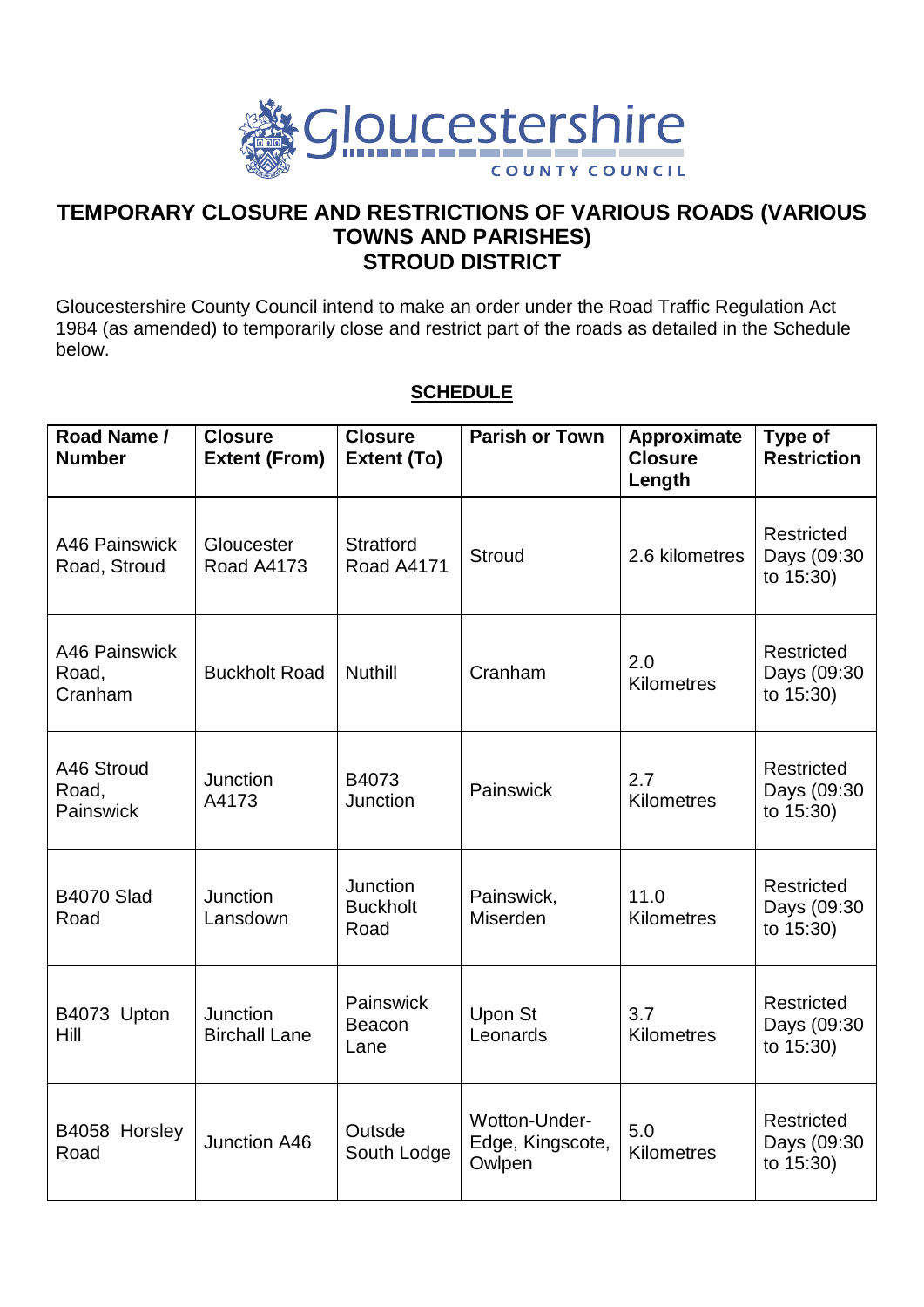| A4171 Stratford<br>Road                                     | Paganhill Lane<br>roundabout            | A46<br><b>Junction</b>                 | <b>Stroud</b>                                  | 1.2<br><b>Kilometres</b> | <b>Restricted</b><br>Days (09:30<br>to 15:30) |
|-------------------------------------------------------------|-----------------------------------------|----------------------------------------|------------------------------------------------|--------------------------|-----------------------------------------------|
| A4171<br>Paganhill Lane                                     | Cainscross<br>Roundabout                | <b>Stratford</b><br>Road<br>roundabout | Stroud,<br>Caincross                           | 590 metres               | Restricted<br>Days (09:30<br>to 15:30)        |
| B4060<br>Stinchcombe to<br><b>Wotton Under</b><br>Edge Road | <b>Junction Bear</b><br><b>Street</b>   | Junction<br><b>Taits Hill</b><br>Road  | Wotton-Under-<br>Edge & North<br><b>Nibley</b> | 5.6<br><b>Kilometres</b> | Restricted<br>Days (09:30<br>to 15:30)        |
| B4058<br>Coombe Road                                        | <b>Junction</b><br><b>Whiteway Hill</b> | <b>Junction Old</b><br>Town            | <b>Wotton Under</b><br>Edge                    | 4.2<br><b>Kilometres</b> | Restricted<br>Days (09:30<br>to 15:30)        |
| A4135 Cam<br>Pitch, Tilsdown<br>and Kingshill<br>Road       | <b>Junction High</b><br><b>Street</b>   | Junction<br>May Lane                   | Dursley, Cam                                   | 2.6<br><b>Kilometres</b> | Restricted<br>Days (09:30<br>to 15:30)        |
| A4135 Draycott<br>and High Street                           | <b>Junction A38</b>                     | <b>Junction</b><br>Cam Pitch           | <b>Dursley</b>                                 | 2.7<br><b>Kilometres</b> | <b>Restricted</b><br>Days (09:30<br>to 15:30) |
| A4135<br>Kingscote                                          | <b>B4058 Bath</b><br>Road Junction      | A46 Calcot<br>Junction                 | Kingscote                                      | 4.7<br>Kilometres        | Restricted<br>Days (09:30<br>to 15:30)        |
| A419 London<br>Road                                         | Junction Dr<br><b>Newtons Road</b>      | <b>Junction</b><br>Cirencester<br>Road | Chalford, Stroud,<br>Brimscombe &<br>Thrupp    | 7.3<br><b>Kilometres</b> | <b>Restricted</b><br>Days (09:30<br>to 15:30) |
| 3/204<br>Toadsmoor<br>Road and<br>Vatch Lane                | Dr Crouchs<br>Road                      | <b>Bussage Hill</b>                    | Bisley-with-<br>Lypiatt, Chalford              | 1.2<br><b>Kilometres</b> | Restricted<br>Days (09:30<br>to 15:30)        |
| <b>B4066 Uley</b><br>Road &<br><b>Crawley Hill</b>          | Junction<br>Woodmancote                 | <b>Junction</b><br>Frocester<br>Hill   | Uley, Dursley                                  | 6.2<br><b>Kilometres</b> | Restricted<br>Days (09:30<br>to 15:30)        |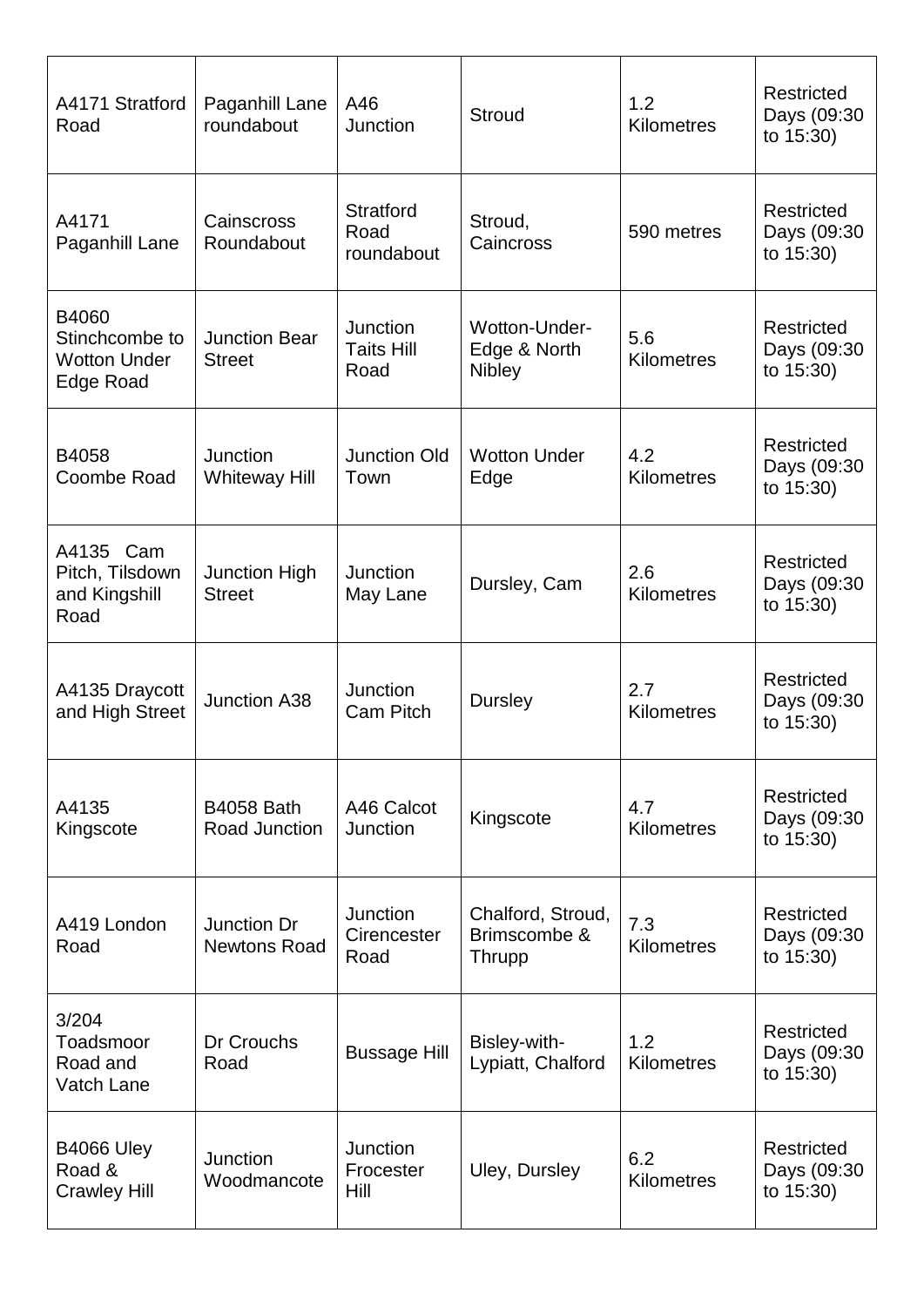| 3/212<br>Gloucester<br>Road to Bird in<br>Hand                             | The Lane,<br>Randwick                  | Road from<br>Bird in hand<br>to Main<br>Road<br>Whiteshill. | Randwick and<br>Westrip,<br>Whiteshill and<br>Ruscombe | 1.8<br><b>Kilometres</b>  | Unrestricted<br>Days (07.00<br>> 19.00                                     |
|----------------------------------------------------------------------------|----------------------------------------|-------------------------------------------------------------|--------------------------------------------------------|---------------------------|----------------------------------------------------------------------------|
| 3/210 Edge<br>Road,<br>Whiteshill.                                         | Haresfield<br>Lane                     | Edge Road<br>to Spring<br>Acre                              | Harescombe &<br>Painswick                              | 1.65<br><b>Kilometres</b> | Unrestricted<br>Days (07.00<br>> 19.00<br><b>School</b><br><b>Holidays</b> |
| 3/268Butterrow<br>Hill, Stroud.                                            | Bear Hill to<br><b>Butts Junction</b>  | Rodborough<br>Lane<br>Junction                              | Rodborough                                             | 1.35<br><b>Kilometres</b> | Unrestricted<br>Days (07.00<br>> 19.00<br><b>School</b><br><b>Holidays</b> |
| 41433 Road<br>from Mount<br>Vernon<br>Junction to<br><b>Butterrow Hill</b> | <b>Butterrow Hill</b>                  | Bear Hill to<br>the Butts                                   | Rodborough                                             | 560 metres                | Unrestricted<br>Days (07.00<br>> 19.00<br><b>School</b><br><b>Holidays</b> |
| 3/197 Portway,<br><b>Upton St</b><br>Leonards                              | A46 Junction                           | High St                                                     | <b>Upton St</b><br>Leonards &<br>Cranham               | 2.15<br>Kilometres        | Unrestricted<br>Days (07.00<br>> 19.00                                     |
| B4066 Selsley<br>Hill to<br>Pennwood                                       | <b>Selsley Road</b>                    | <b>Bownhill</b>                                             | Woodchester                                            | 854 metres                | Restricted<br>days (09.30<br>> 15.30                                       |
| 41425<br>Tabernacle<br>Walk.                                               | Little London<br>to Tabernacle<br>Walk | Bear Hill to<br>the Butts                                   | Rodborough                                             | 275 metres                | Unrestricted<br>Days (07.00<br>> 19.00                                     |
| 41425 Little<br>London to<br>Tabernacle<br>Walk.                           | Tabernacle<br>Walk                     | <b>Bowl Hill</b>                                            | Rodborough                                             | 560 metres                | Unrestricted<br>Days (07.00<br>> 19.00                                     |
| 3/266 Bear Hill.                                                           | Bear Hill to<br><b>Moor Court</b>      | Little London<br>to Bear Hill                               | Rodborough                                             | 760 metres                | Unrestricted<br>Days (07.00<br>> 19.00                                     |